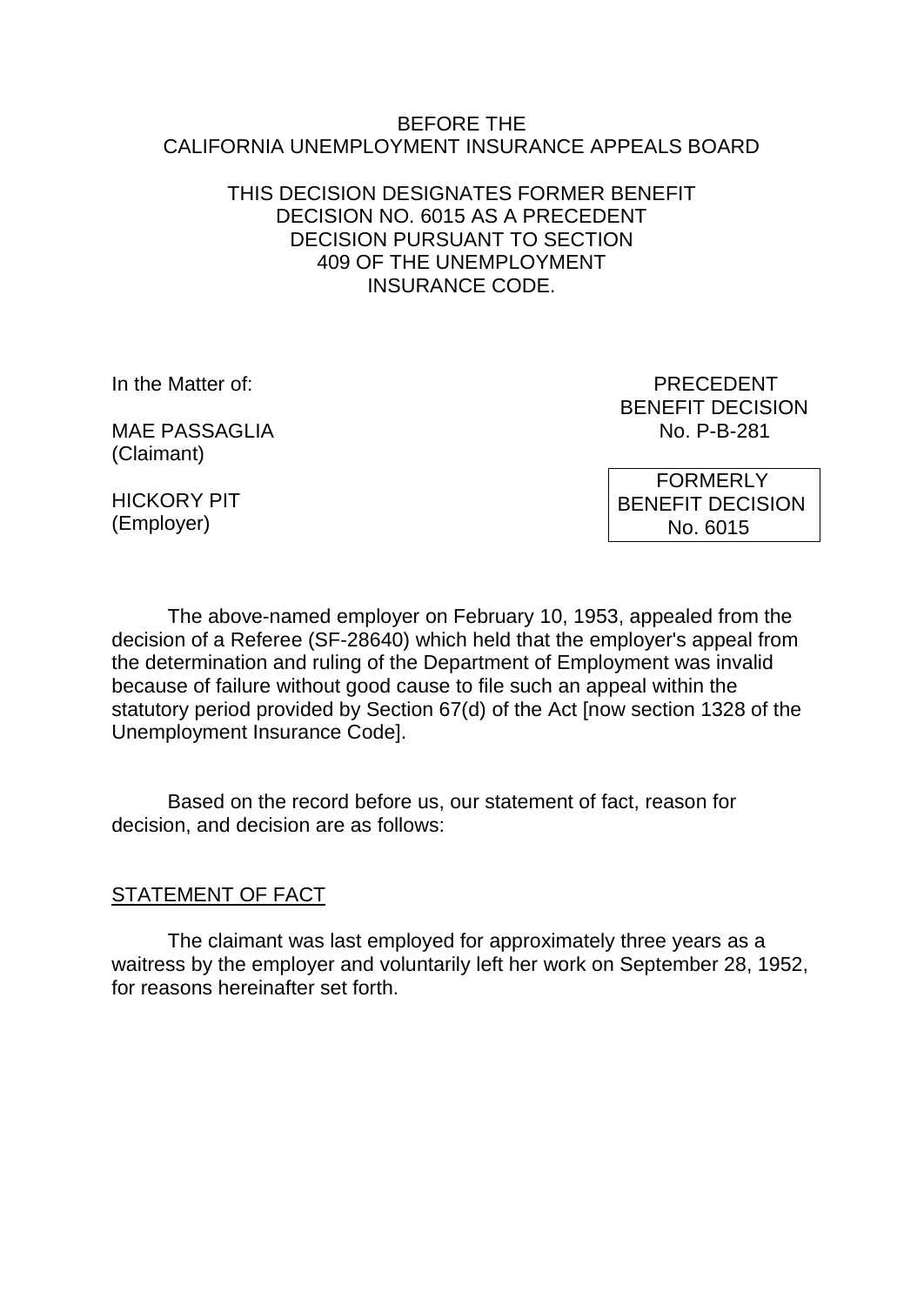#### P-B-281

On October 7, 1952, the claimant registered for work and filed a claim for benefits in the Hayward Office of the Department of Employment. On November 4, 1952, the Department in response to a timely protest made by the representative for the employer, issued and mailed to the employer a notice of determination which held that the claimant voluntarily left her most recent employment with good cause within the meaning of Section 58(a)(1) of the Act [now section 1256 of the code] and a notice of ruling intended by the Department to reach the same conclusion under the provisions of Section 39.1 of the Act [now section 1032 of the code]. However, the notice of ruling was ambiguous in that the information appearing thereon indicated in one place that the claimant had voluntarily terminated her employment with the employer herein without good cause and in another place with good cause. The filing of an appeal from the determination and ruling was delayed by the representative for the employer in order that this ambiguity might be resolved. On December 22, 1952, an amended ruling clearing the ambiguity was issued by the Department and the appeal was filed on December 24, 1952.

During the course of her most recent employment the claimant resided in the community of San Lorenzo which is located approximately fifteen miles from her place of employment. The claimant's hours of employment were on a split shift basis, namely, from 10:15 a.m. to 2:00 p.m. and from 5:00 p.m. to 9:30 p.m., five days per week. By reason of the split shift and the total travel time from her home to the place of employment, the claimant was required to remain away from home about fifteen hours a day. For a considerable period of time the claimant had been accustomed to resting during the hours from 2:00 p.m. to 5:00 p.m. at the home of a fellow worker, since she was unable because of the distance to return to her home from her place of employment. However, approximately two or three months prior to September 28, 1952, the fellow employee was replaced and the claimant lost her place of rest between shifts. Thereafter, the claimant attempted to pass the time by knitting and remaining at the establishment of her employer. The claimant was forbidden to do so. The claimant voluntarily terminated her employment because it was too tiring to spend the three hours in walking about the streets of the city.

### REASON FOR DECISION

With respect to the timeliness of the employer's appeal to a Referee, Section 67(d) of the Unemployment Insurance Act [now section 1328 of the code] provides as follows: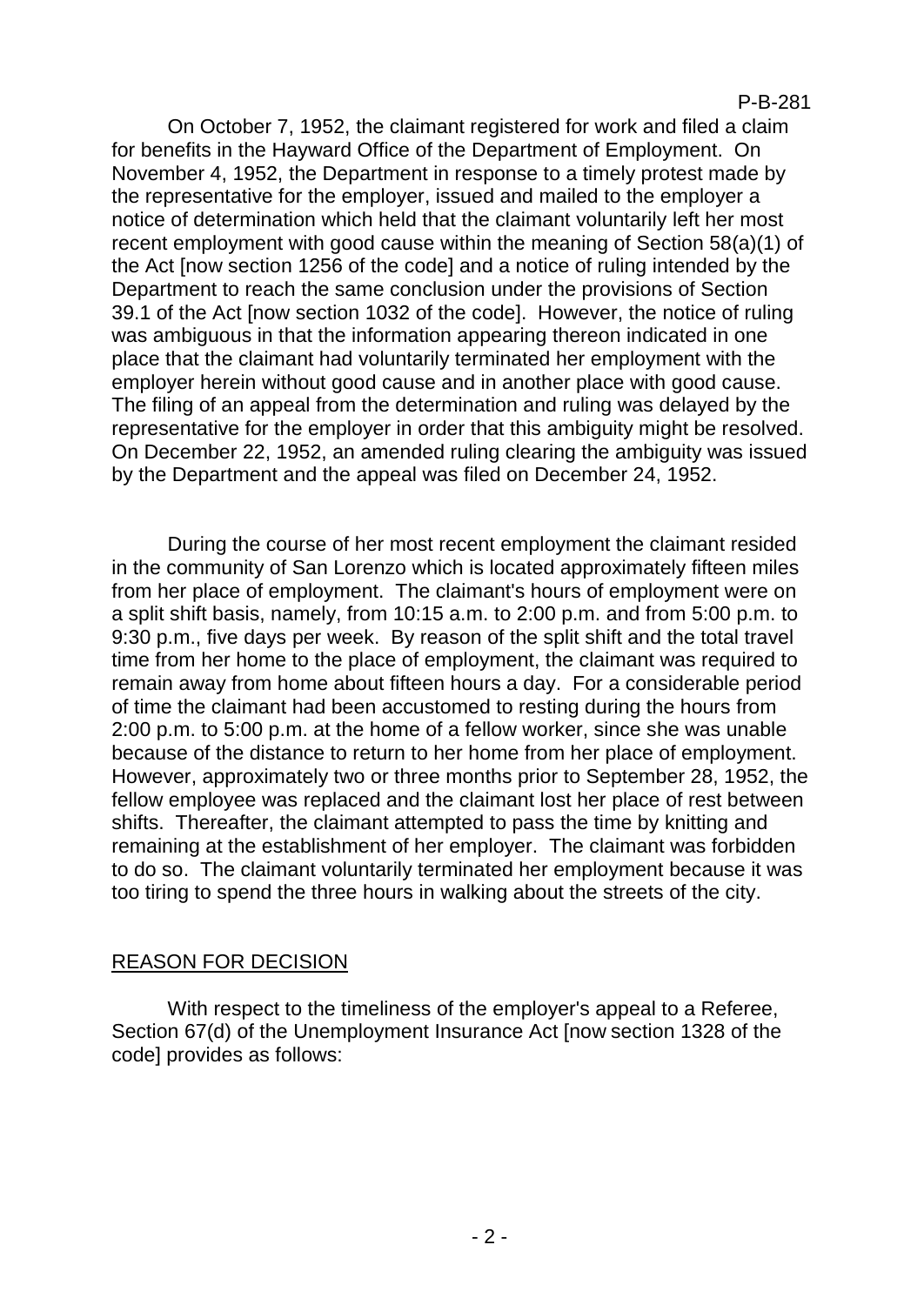"The facts submitted by an employer pursuant to subsection (c) shall be considered and a determination made as to the eligibility of the claimant for benefits. The claimant and any employer who prior to the determination has submitted any facts or given any notice pursuant to subsection (c) and authorized regulations shall be promptly notified of the determination and the reasons therefor and may appeal therefrom to a referee within 10 days from mailing or personal service of notice of the determination, whichever is the later; provided, that said 10 days may be extended for good cause."

Since the Department issued a ruling which on its face was ambiguous and the employer acted promptly to clear up the ambiguity, it is our opinion that the statutory period to appeal therefrom did not commence to run until the amended ruling was issued on December 22, 1952. The employer having filed a timely appeal, we will therefore consider the case on its merits.

Section 58 of the Unemployment Insurance Act [now section 1256 of the code] provides in part as follows:

"An individual shall be disqualified for benefits if:

"(1) He has left his most recent work voluntarily without good cause, if so found by the commission; . . ."

The claimant herein clearly left her work voluntarily and we need only consider whether or not she had good cause for so doing. In Benefit Decision No. 5686, this Appeals Board defined good cause for leaving employment as follows:

"If the facts disclose a real, substantial and compelling reason for leaving employment of such nature as would cause a reasonable person genuinely desirous of retaining employment to take similar action, then there is good cause for such leaving within the meaning of Section 58(a)(1) of the Act."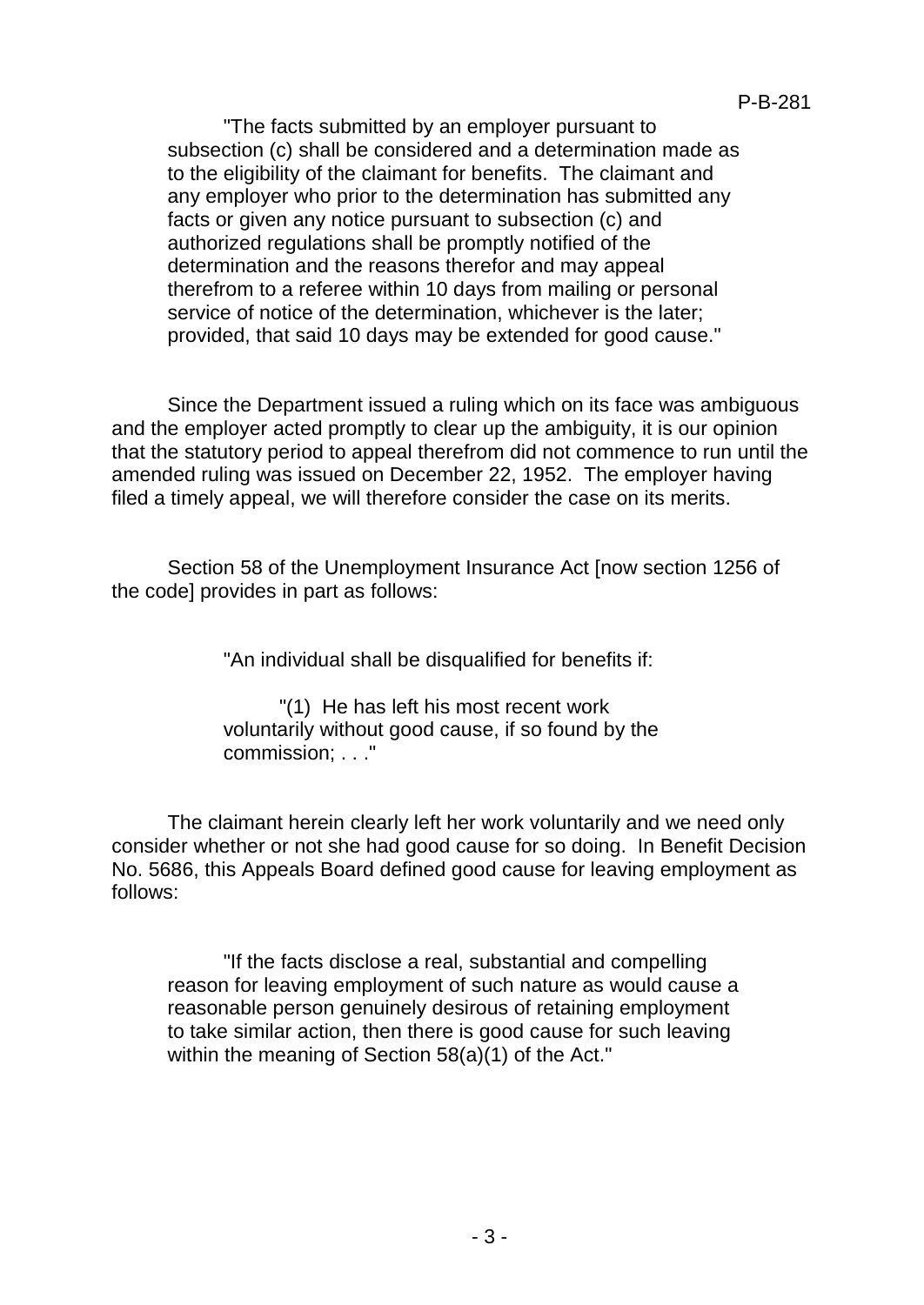In this case the evidence establishes that the claimant left her employment only because she did not have an opportunity to rest between shifts, namely, the period of three hours from 2:00 p.m. to 5:00 p.m. Considering the length of time the claimant was required to remain away from home, it is our opinion, that the claimant had real, substantial and compelling reasons for leaving her employment such as would cause a reasonable person genuinely desirous of retaining employment to take similar action. We conclude, therefore, that the claimant voluntarily left her work with good cause within the meaning of Sections 58(a)(1) [now section 1256] and 39.1 of the Act [now section 1030 of the code], as the same test is applicable to both sections (Ruling Decision No. 1).

# DECISION

The decision of the Referee is set aside. The claimant is held not subject to disqualification under the provisions of Section 58(a)(1) of the Act [now section 1256 of the code]. Any benefits paid to the claimant which are based upon wages earned from the employer prior to September 28, 1952, shall be chargeable under Section 39.1 of the Act [now section 1032 of the code] to employer account number XX-XXXX.

Sacramento, California, April 9, 1953.

# CALIFORNIA UNEMPLOYMENT INSURANCE APPEALS BOARD

MICHAEL B. KUNZ, Chairman

GLENN V. WALLS

EDWARD CAIN